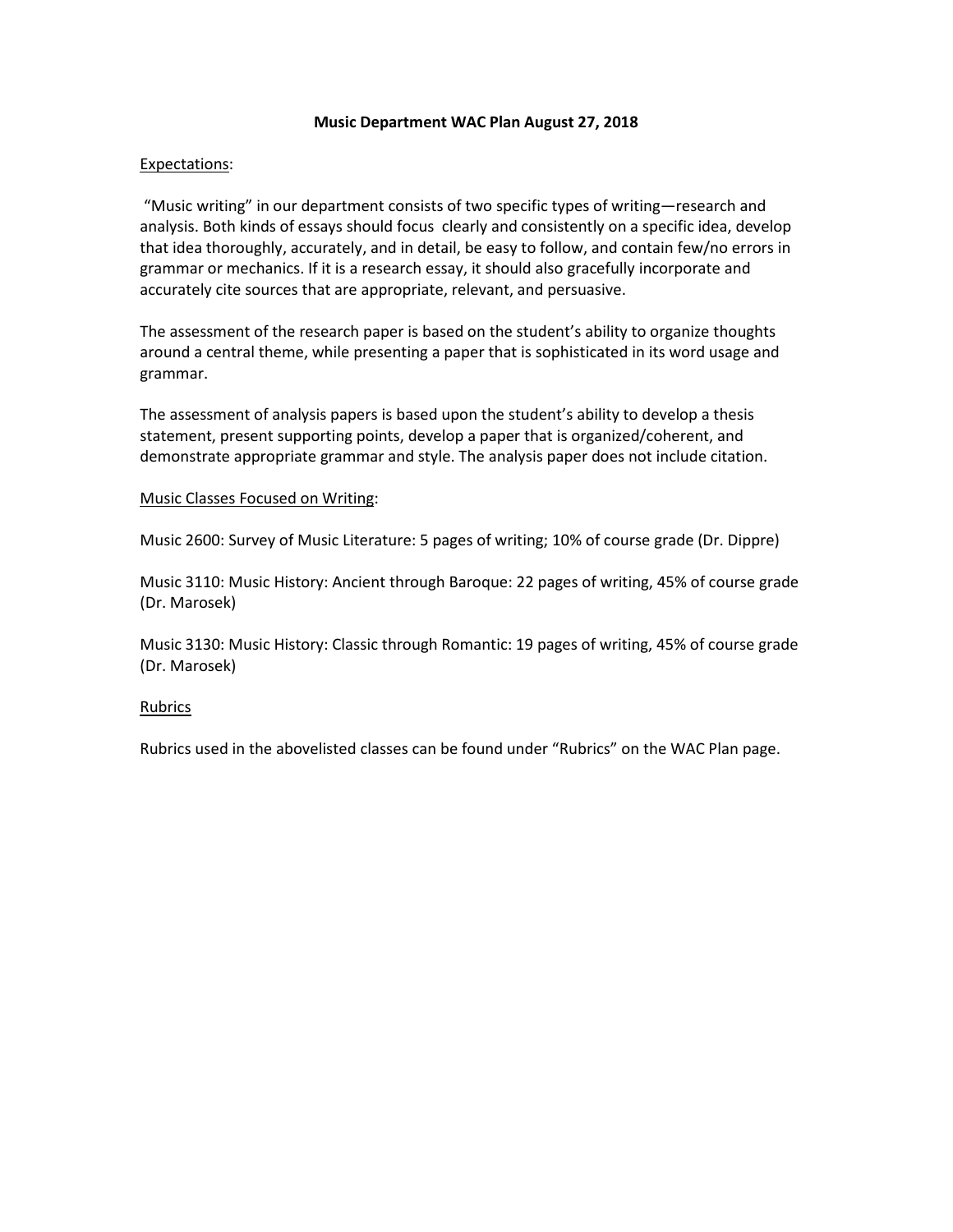|                                | 4                                                                                                               | 3                                                                                                                                                                               | 2                                                                                                                                                 | 1                                                                                              |
|--------------------------------|-----------------------------------------------------------------------------------------------------------------|---------------------------------------------------------------------------------------------------------------------------------------------------------------------------------|---------------------------------------------------------------------------------------------------------------------------------------------------|------------------------------------------------------------------------------------------------|
| <b>Thesis Statement</b>        | Thesis statement<br>relates to assignment<br>and clearly<br>summarizes the<br>author's position on<br>the topic | Thesis statement relates to<br>assignment.                                                                                                                                      | Thesis statement does not fully<br>relate to assignment.                                                                                          | No thesis statement.                                                                           |
| Supporting Points/<br>Accuracy | Main points support<br>thesis statement.                                                                        | Main points are related to<br>topic, but may not fully<br>support topic.                                                                                                        | Main points do not fully support<br>thesis statement and are not<br>clearly developed.                                                            | Material discussed does<br>not relate to assignment.<br>No clearly developed<br>main points.   |
| Organization/<br>Coherence     | <b>Effective transitions</b><br>between points.<br><b>Effective introduction</b><br>and conclusion.             | Relatively well organized.<br>Includes an introduction<br>and conclusion, but these<br>may not adequately<br>present the author's thesis<br>statement and supporting<br>points. | Unclear transitions between points.<br>Introduction and conclusion do not<br>relate to the rest of the document.                                  | No clear organization.<br>No introduction and<br>conclusion.                                   |
| Grammar/<br>Style              | Uses terminology<br>properly. No<br>mechanical,<br>grammatical, or<br>spelling errors.                          | Usually uses appropriate<br>terminology. Infrequent<br>errors in Mechanics,<br>grammar, and spelling<br>which do not detract from<br>the paper as a whole                       | Accurate, but simplistic, sentences.<br>Mechanical, grammatical, or<br>spelling errors are a detriment to<br>the clarity of the paper as a whole. | Poor.limited word usage.<br>Major mechanical,<br>grammatical, or spelling<br>errors.           |
| Sources/<br>Citation           | All source material<br>cited properly. Use of<br>all required sources.                                          | Most sources cited<br>properly. Use of all<br>required sources.                                                                                                                 | Inconsistent citation of sources.<br>Only some required sources used.                                                                             | No citation of sources.<br>Any plagiarized paper will<br>receive an automatic<br>grade of "0". |

Writing Across the Curriculum Rubric for Music Department Research Writing (**used in Music 2600, 3110, and 3130)**